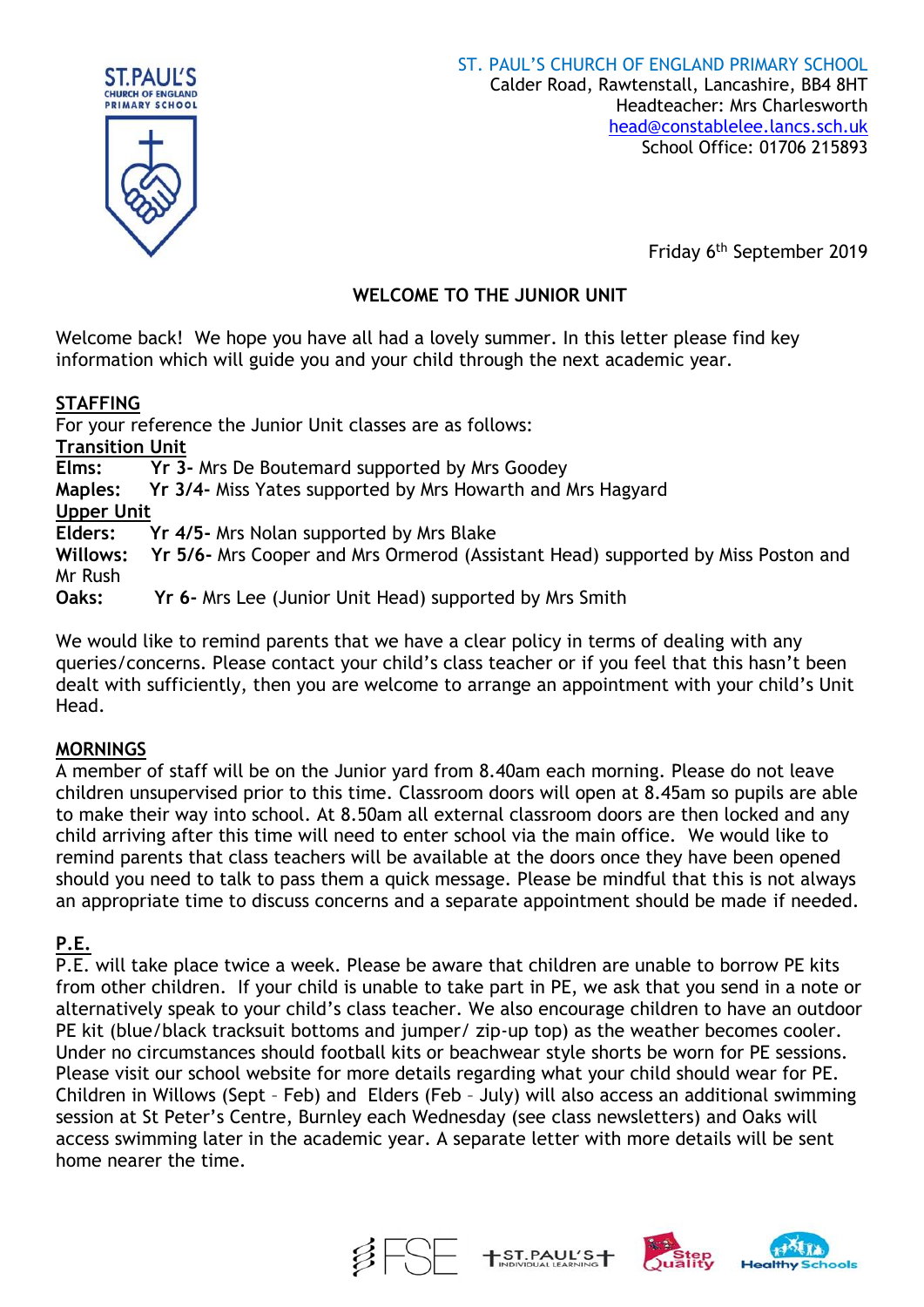# **FOREST SCHOOL**

We are extremely fortunate to be able to continue with our fortnightly Forest School sessions which are led by our Forest School Practitioner, Mrs Smith. Your child's class teacher will inform you of when your child's sessions will take place. It is essential that your child has a full Forest School kit in school at all times (including waterproofs and wellies).

# **UNIFORM**

There is an expectation that the correct school uniform is worn at all times, including appropriate footwear. For further details on school uniform, please check the school website. Please ensure all items, including PE kits, are clearly labelled.

As in previous years, children are not to wear jewellery in school except stud earrings and watches. Please remove earrings for PE days. If a child is seen wearing jewellery, a member of staff will ask the child to remove this and will place this in a secure drawer/ locker for the child to take home at the end of the day. Girls are also reminded that they are not allowed to wear any nail varnish.

# **READING**

Reading is an extremely important part of your child's learning and something that we encourage children to do on a daily basis. There is an expectation that children in the Transition Unit will read for **at least 10 minutes** every night and children in the Upper Unit will read for **at least 15 minutes** every night. This includes books from home or the library as well as our school reading books. Reading records must be signed by an adult with a brief comment to show how your child read. Please encourage your child to talk about the books they read and ask them questions about the text to help develop their comprehension skills. Please ensure your child brings their book and reading record to school **every day** even if it has not yet been read.

# **HOMEWORK**

Homework will be given on a Monday and must be completed by Friday. This will take the form of ten spellings using 'Spelling Shed'. There is an expectation that children access Spelling Shed at least once a week as part of their homework. Maths homework will be set via 'My Maths'. Usernames and passwords will be sent home next week. Please let your child's teacher know ASAP if you are unable to access the internet and we can provide a paper copy. Children are also expected to read every night as part of their homework. If your child does not complete their homework at home, they may have to complete this in their own time during the school day.

As well as this, your child will receive an optional half termly homework grid which will be based around our Creative Curriculum and Science learning. These will be provided at the beginning of each half term.